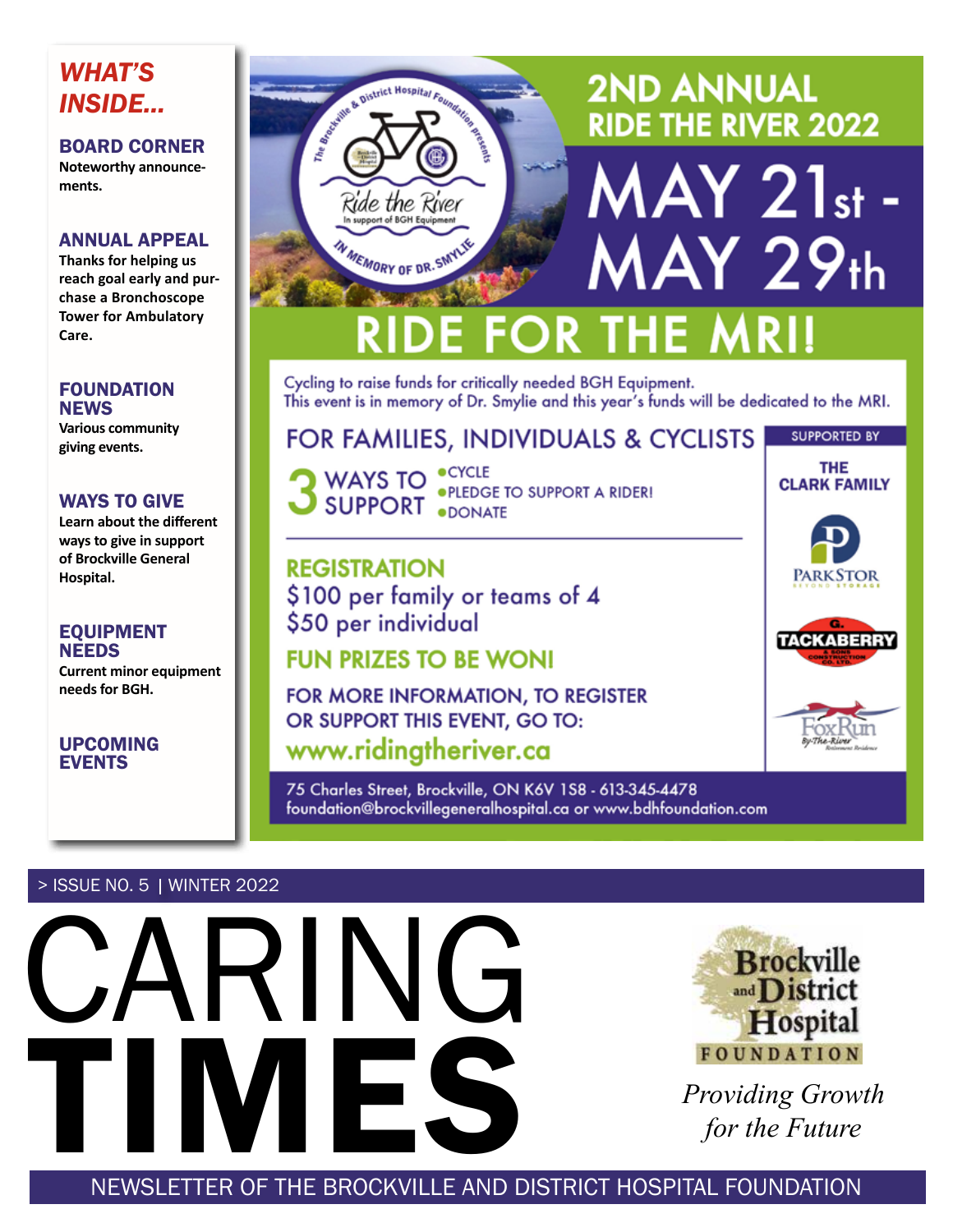## BOARD CORNER

### BROCKVILLE AND DISTRICT HOSPITAL FOUNDATION'S EXECUTIVE DIRECTOR TRANSITIONING TO NEW ROLE



The Board of the Brockville and District Hospital Foundation (BDHF) is pleased to announce that Joan Simon will be moving into the exciting new role of Donor Relations/Major Gifts Coordinator.

Joan has spent 14 years crafting relationships throughout the community and at this time she wants to concentrate her efforts on donors, strengthening those long-standing relationships and building new ones - all in support of Brockville General Hospital.

"It has been a privilege to have served as the Executive Director for the Brockville and District Hospital Foundation for the past 14 years," said Joan Simon. "I have always been grateful that we live in such a giving community, and I am thrilled to be transitioning into this new role. It will be an honor to be a steward of our donors' wishes".

"Joan Simon has worked tirelessly as our Executive Director. She is highly respected by our community as well as other hospital foundation leaders across the province for her significant achievements" stated Marilies Rettig, Chair of the BDHF Board. "We could not be more fortunate to

have her continue her work with the Foundation focusing solely on donors as we prepare to embark upon an equipment campaign and to address the critical needs of BGH."

Joan will remain in her position as Executive Director until the BDHF Annual Meeting in June and then will transition into the Donor Relations/Major Gifts Coordinator position. The Foundation Board will be embarking upon a search process in the coming weeks for an individual to assume the role of Executive Director.

### HONOURING A FORMER BROCKVILLE GENERAL HOSPITAL STAFF MEMBER

### *Donation made in memory of Trishan Kelso.*

Shan Kelso of Domville, passed away at Brockville General Hospital (BGH) on Wednesday, September 8, 2021. Shan worked at BGH for 34 years as a physiotherapist, the Director of Rehabilitation, and later in her career as Assistant Administrator. Shan was also a strong supporter of BGH. Shan's husband, John, and her family wanted to honour her memory by making a donation of \$1,500; with \$500 going towards a piece of equipment for BGH's Rehabilitation Program, and \$1,000 going towards the purchase of an MRI machine for BGH.



*Pictured presenting a cheque in memory of Shan Kelso to Joan Simon, Executive Director for the Brockville and District Hospital Foundation, is Shan's husband, John Kelso.*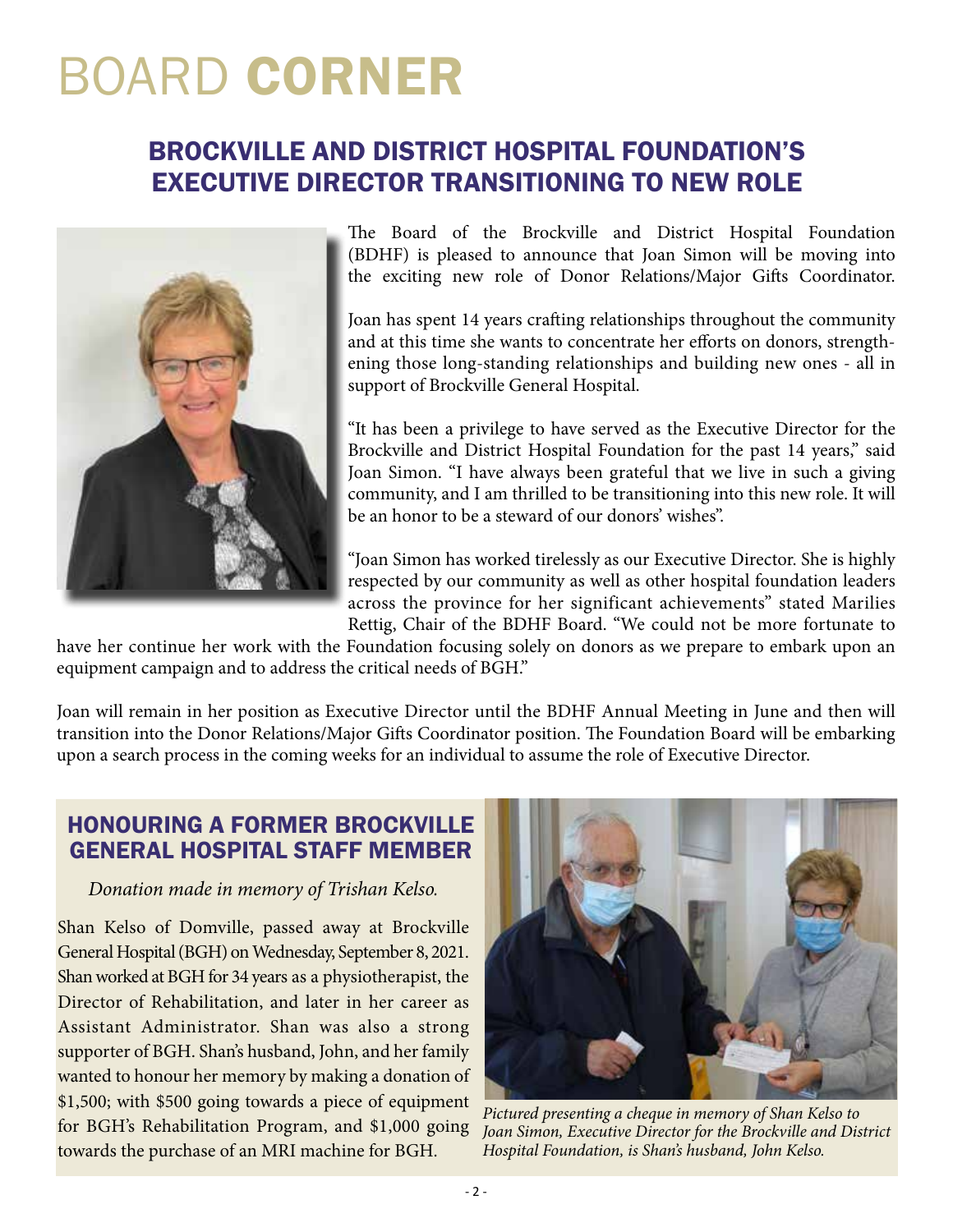## ANNUAL APPEAL

### ANNUAL APPEAL EXCEEDS ITS FUNDRAISING GOAL BY RAISING OVER \$219,000!

The BDHF's 2021 Annual Appeal goal was to raise \$200,000 to purchase a new bronchoscope tower for Brockville General Hospital's Ambulatory Care Program. Three days before the end of the Annual Appeal the BDHF announced that it surpassed the \$200,000 goal and raised a total of \$219,149.16.

A bronchoscope tower is used by a Respirologist to detect the cause of breathing difficulties and lung problems. It is a highly complex system that combines special lighting, recording and cameras to look inside a patient's lungs and airways. Having access to this equipment at BGH means patients will no longer have to travel to Kingston or Ottawa to have this procedure.

Joan Simon, BDHF, Executive Director stated, "The community support for the appeal, and for Brockville General Hospital has been overwhelming. We are very fortunate to have a community hospital in our midst and the public clearly believes this as well."





*Pictured at the front entrance of Brockville General Hospital (BGH) sharing the news that the Annual Appeal goal has been surpassed are (l-r): Julie Caffin, Vice-President and Chief Nursing Executive and Marilies Rettig, Brockville and District Hospital Foundation Board Chair.* 

е<br>22 The results of philanthropy are always beyond calculation. The results of philanthropy<br>always beyond calculation.

*Bronchoscope*

Thank you to everyone that supported the Annual Appeal.

Your gift directly sustains and serves the healthcare needs of our families, friends and neighbours throughout Leeds and Grenville.

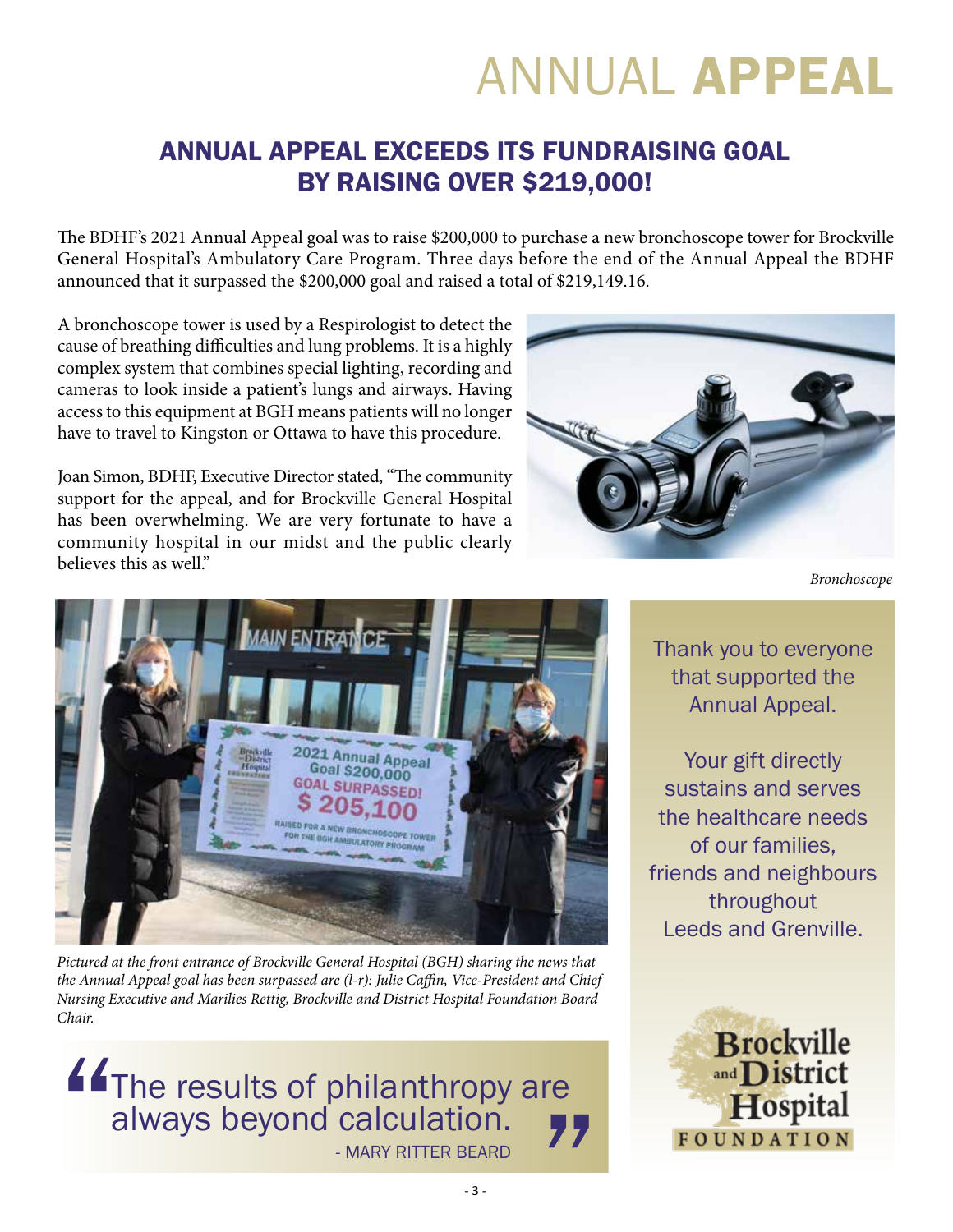# FOUNDATION NEWS

### **BROCKWOODS DEVELOPER DONATES \$20,000 TO THE BROCKVILLE AND DISTRICT HOSPITAL FOUNDATION IN SUPPORT OF BROCKVILLE GENERAL HOSPITAL**



*Pictured at the Brockwoods building site (l-r) are: Rodney Keary, Broker, Royal LePage ProAlliance Realty, Brockville; Tom O'Shaughnessy, BDHF Board member and Equipment Campaign Co-Chair; Mary Ann Keary, Broker Royal LePage ProAlliance Realty and Darren Bennett, Site Supervisor, Reid's Heritage Homes Ltd.*

The Brockville and District Hospital Foundation (BDHF) were delighted to be contacted by Reid's Heritage Homes in regards to a generous donation of \$20,000 that will go towards the purchase of the MRI for Brockville General Hospital (BGH).

Ron McMillan, President, Reid's Heritage Homes shared, "At Reid's Heritage Homes, we often say that we don't just build communities, we are one. That phrase is not just a fancy slogan, it's an accurate and honest statement about the values of the company and the people who work here. It has always been one of our key commitments to give back to the communities in which we build. We are proud to be able to make this donation to Brockville and District Hospital Foundation, knowing that it will directly impact the lives of the people who need it most."

### **GRATEFUL DONOR - JOYCE RITSKES**

When my husband John was diagnosed with cancer and entered the Palliative program I decided at that point that I needed to do something to payback the many acts of kindness and compassion shown to him.

I started quilting items while my husband was being treated and it made him proud. When he passed January 6, 2020 I knew I could not stop. I donate my time and sell each item for approximately the cost of the materials. I created my own site on Facebook "quilting by Joyce" and also advertised on marketplace. This year I chose not to attend craft sales because of covid19. Many nurses made purchases and gave donations for Palliative Care. Each year I set goals for myself and if I fall short on sales I make up the difference. At peak buying time, I will quilt approximately 30 hours a week. My hobby has been great therapy for me during the difficult times and passing of my dear husband of almost 59 years. Dr. Ashe, nurses and support workers were angels in our time of need. Words cannot express my gratitude. I quilt 12 months a year and as long as I am able, I will continue to do so. I thank God for the energy and peace that allows me to continue.

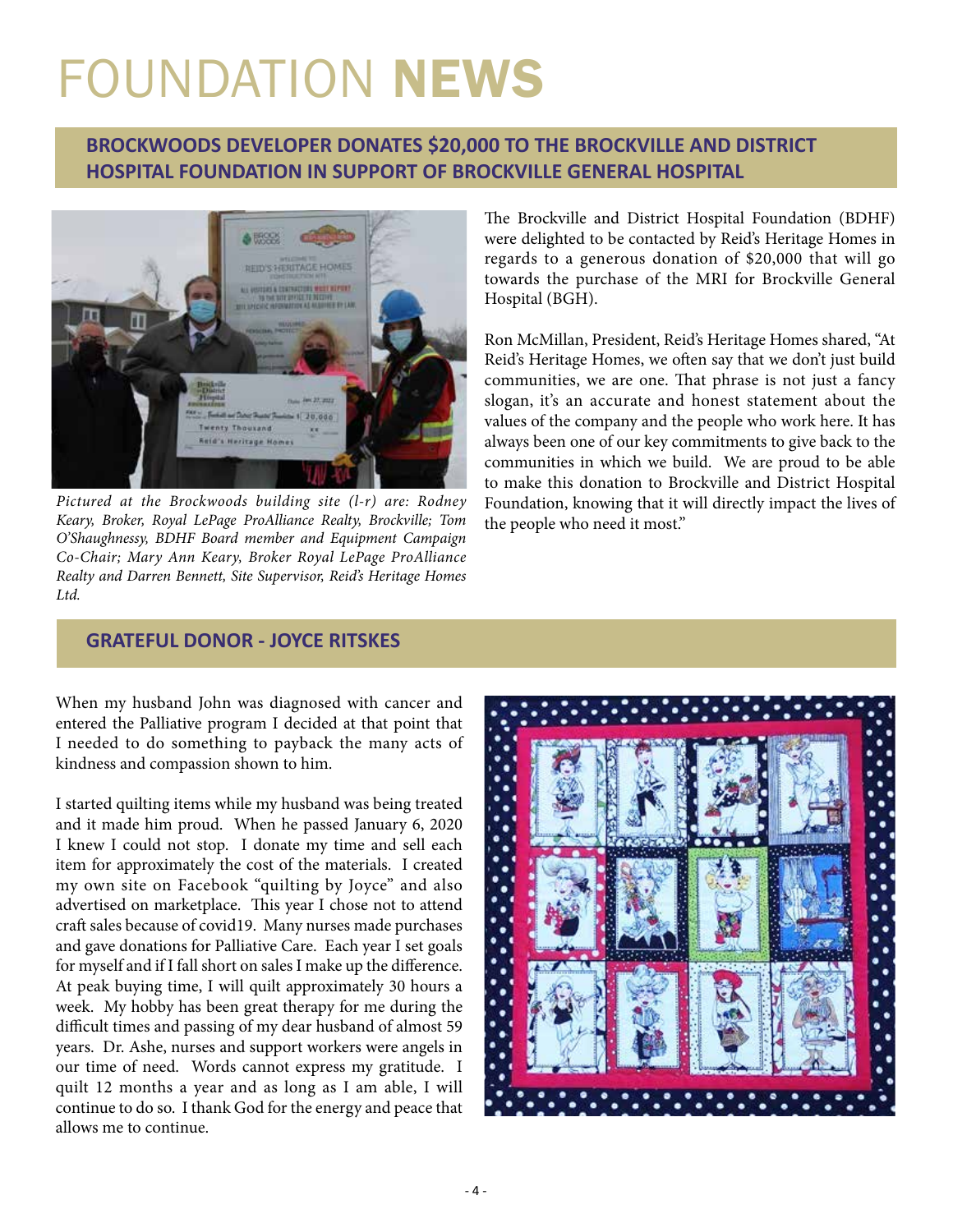# FOUNDATION NEWS

### **1000 ISLANDS LIONS CLUB'S DONATION JUMP STARTS THE BROCKVILLE AND DISTRICT HOSPITAL FOUNDATION'S JANUARY 50/50 DRAW**

The 1000 Islands Lions Club presented a \$1,000 donation to the Brockville and District Hospital Foundation (BDHF) to help jump start the foundation's January online 50/50 draw. The \$1,000 was used as a guaranteed pot for January's draw to help entice supporters of Brockville General Hospital to purchase online 50/50 tickets.

The online 50/50 draws are held monthly and all proceeds raised from the draws go towards hospital equipment purchases for Brockville General Hospital.

Tim Cooke, 1000 Islands Lions Club member presented the donation on behalf of the 1000 islands Lions Club to Joan Simon, Executive Director of the Brockville and District Hospital Foundation. When asked why the 1000 Islands



Lions Club chose to assist the foundation with their 50/50 draw Tim shared, "The 1000 Islands Lions Club wanted to promote its organization and also support equipment purchases to assist BGH in providing the best care possible." Tim is also a staff member at Brockville General Hospital and works in the Diagnostic Imaging Department as a Medical Radiation Technologist.



150 TICKETS for \$40 30 TICKETS for \$20 5 TICKETS for \$10

BUY YOUR TICKETS NOW AT



*December 2021 Early Bird Draw Winner – Sandra Ladd of Brockville, won a \$250 loaded* 



*Visa Card. December 2021 Grand Prize Winner – Shannon Jones, BGH RN won \$1,435.*



February 2022 Grand Priz *Winner – Meagan Moore of Brockville, won \$2,190.*

Licence No.: RAF1211481 bdhfoundation5050.ca

*February 2022 Early Bird Draw – Dale Flood of Brockville won \$1,000. Pictured is her daughter, Tiffany Flood accepting the cheque* 

*on Dale's behalf.*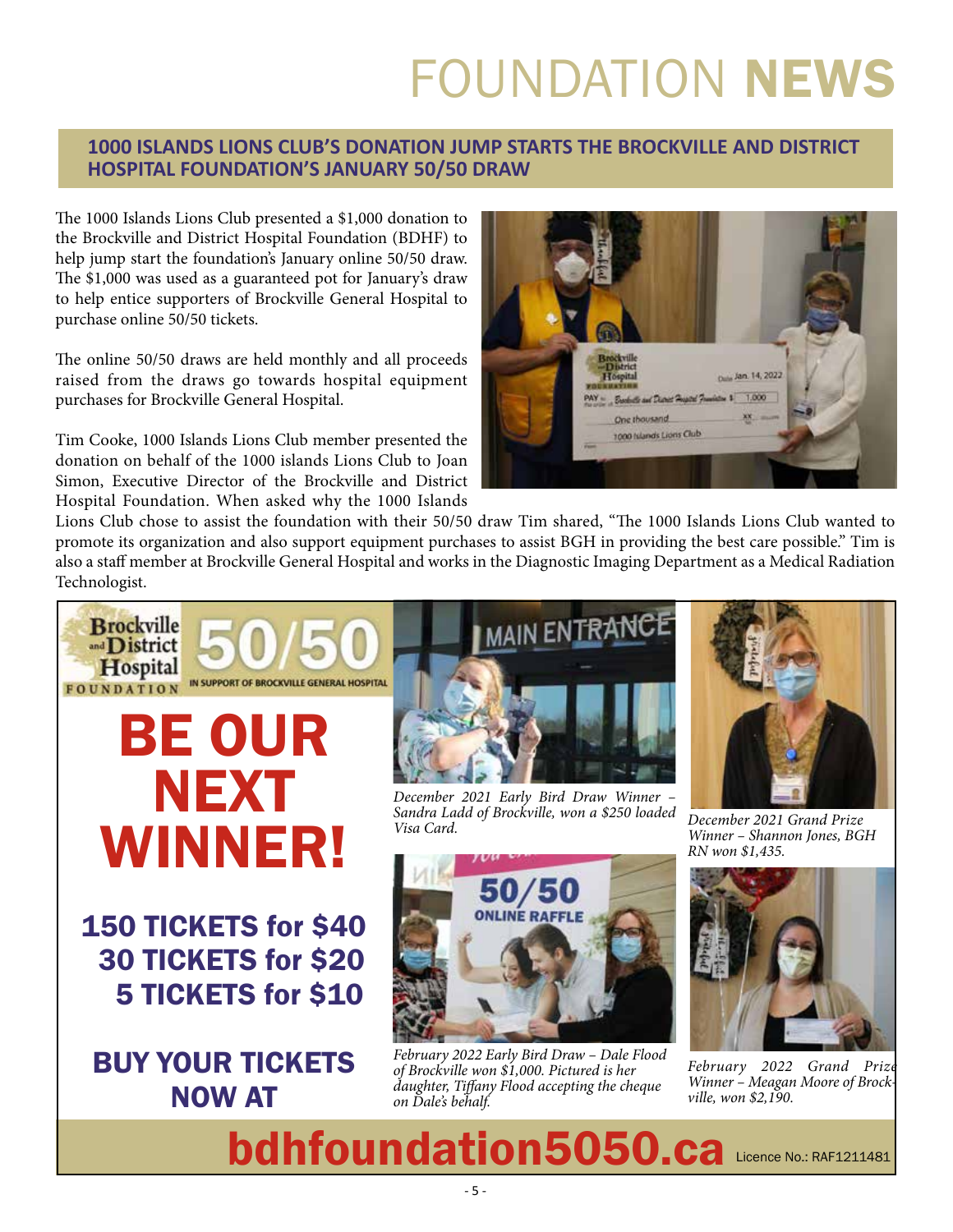## WAYS TO GIVE

The Brockville and District Hospital Foundation is rooted in our community and is dedi- cated to ensuring that Brockville General Hospital has the best equipment and resources so that you and your loved ones have the necessary care when it is needed the most.

#### ESTATE PLANNING

#### **LEAVING A LEGACY WILL BENEFIT THE HEALTH CARE OF OUR COMMUNITY HOSPITAL NOW AND FOR GENERATIONS TO COME.**

Consider leaving a gift to the Brockville and District Hospital Foundation in your estate. A charitable bequest leaves you in full control of your assets and can also be used to reduce taxes owed by your estate.

#### **How to make gifts through your estate**

Charitable Bequest: A bequest of cash, property, and mutual funds, RRSP's, RRIF's, stocks or bonds can be bequeathed or transferred to the Brockville and District Hospital Foundation.

Life Insurance Policy: Designating the Brockville and District Hospital Foundation as the beneficiary of your life insurance policy can provide a substantial gift in the future.

If you have an interest in leaving a Charitable Bequest or Life Insurance Policy to the Brockville and District Hospital Foundation, we recommend you discuss the idea with your financial or legal advisors.

### **SECURITIES**

The simplest way to make your gift of securities is to have them electronically transferred from your brokerage account the Brockville and District Hospital Foundation's brokerage account. You will receive a receipt for income tax purposes for the full appreciated value of your donation of publicly traded



stock or securities—similar to when you donate cash gifts.

*The BDHF made giving a gift with securities very easy. They walk you through all the steps and answered all of my questions. Giving a gift of securities is a great tax incentive - definitely a "win-win." — Anonymous*

### TRIBUTE GIFTS

**COMMEMORATE A SPECIAL OCCASION BY MAKING A GIFT OF CELEBRATION FOR BIRTHDAYS, ANNIVERSARIES, WEDDINGS, ETC.**

### **Give in Celebration**

Commemorate a special occasion by making a gift in celebration

#### **Give a Gift of Gratitude**

Honour a nurse, physician or health team member.

### MONTHLY GIVING

The Foundation wants to make giving easy. Your monthly gifts come straight off your credit card. You will receive one consolidated tax

receipt for all your monthly gifts made in the previous calendar year. You can also change or cancel your gift at any time.

| Calendar 2022                    |                                                   |                                                                          |                           |
|----------------------------------|---------------------------------------------------|--------------------------------------------------------------------------|---------------------------|
| --<br>٠<br>٠<br>E                |                                                   |                                                                          | ×                         |
| -<br>٠<br>٠<br>$\mathbf{r}$<br>٠ | <b>MARINA</b><br>14.41<br>179<br>۰<br>٠<br>٠<br>٠ | And in the U.S. Co., in-<br>STATISTIC<br>-<br>v a<br>$\sim$<br>x<br>- 10 | ł<br>$\scriptstyle\rm II$ |
| ٠<br><b>ALC ALC A</b><br>٠       | CAMPACKA<br>×<br>×<br>ë<br>G.                     | No. 25000000                                                             |                           |

*Monthly giving is the easiest way to support the Hospital. The connection with the Brockville General Hospital begins with birth, the relationship is established, and carries on through the decades as our health needs change. The need and the importance to support it is because, It's my hospital, it's your hospital, it's our hospital…it is our collective "Community" hospital. — K.T.*

### GRATEFUL PATIENTS

Honour a nurse, physician or health team member.

*My Mother received care at Brockville General Hospital and I have as well. If we don't support our community hospital we will lose it. — T.G.*

For more information about *WAYS TO GIVE*, contact the Foundation at 613-345-4478.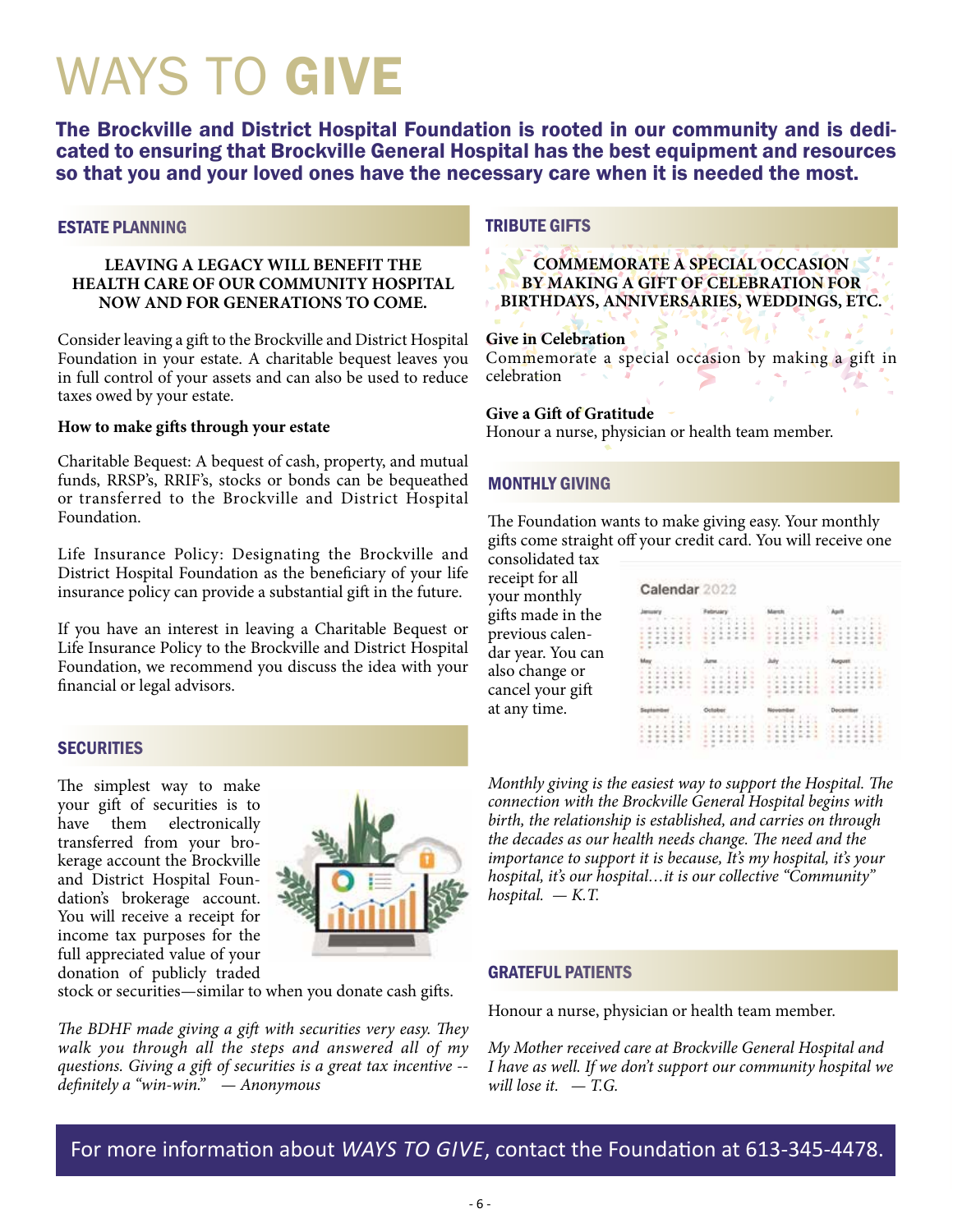# EQUIPMENT NEEDS

## DONATE AND MAKE A DIFFERENCE

### **TRANSIT CHAIRS 9 NEEDED @ \$2700 each**

7 PURCHASED - THANK YOU



### **OTOSCOPES for ER Dept. 9 NEEDED @ \$900 each**



**HOVER MATTRESS for CT Scanner and X-ray 2 NEEDED @ \$3,340 each**

**INDOOR/OUTDOOR GARDENING EQUIPMENT & SUPPLIES for Mental Health \$2,800 total**

## CALL (613) 345-4478 TO DONATE

### DONATE YOUR CAR

Donate a Car Canada accepts Vehicle Donations for the Brockville and District Hospital Foundation. Free towing is provided in most areas across Canada, or you can drop off your vehicle to maximize your donation. When you donate your car, truck, RV, boat, or motorcycle to the Brockville and District Hospital Foundation through Donate A Car Canada, it will either be recycled or sold at auction (depending on its condition, age and location). Donate a Car Canada will look after all the details to make it easy for the Brockville and District Hospital Foundation to benefit. After your vehicle donation is complete, you will receive a tax receipt and we will put your gift to good use.